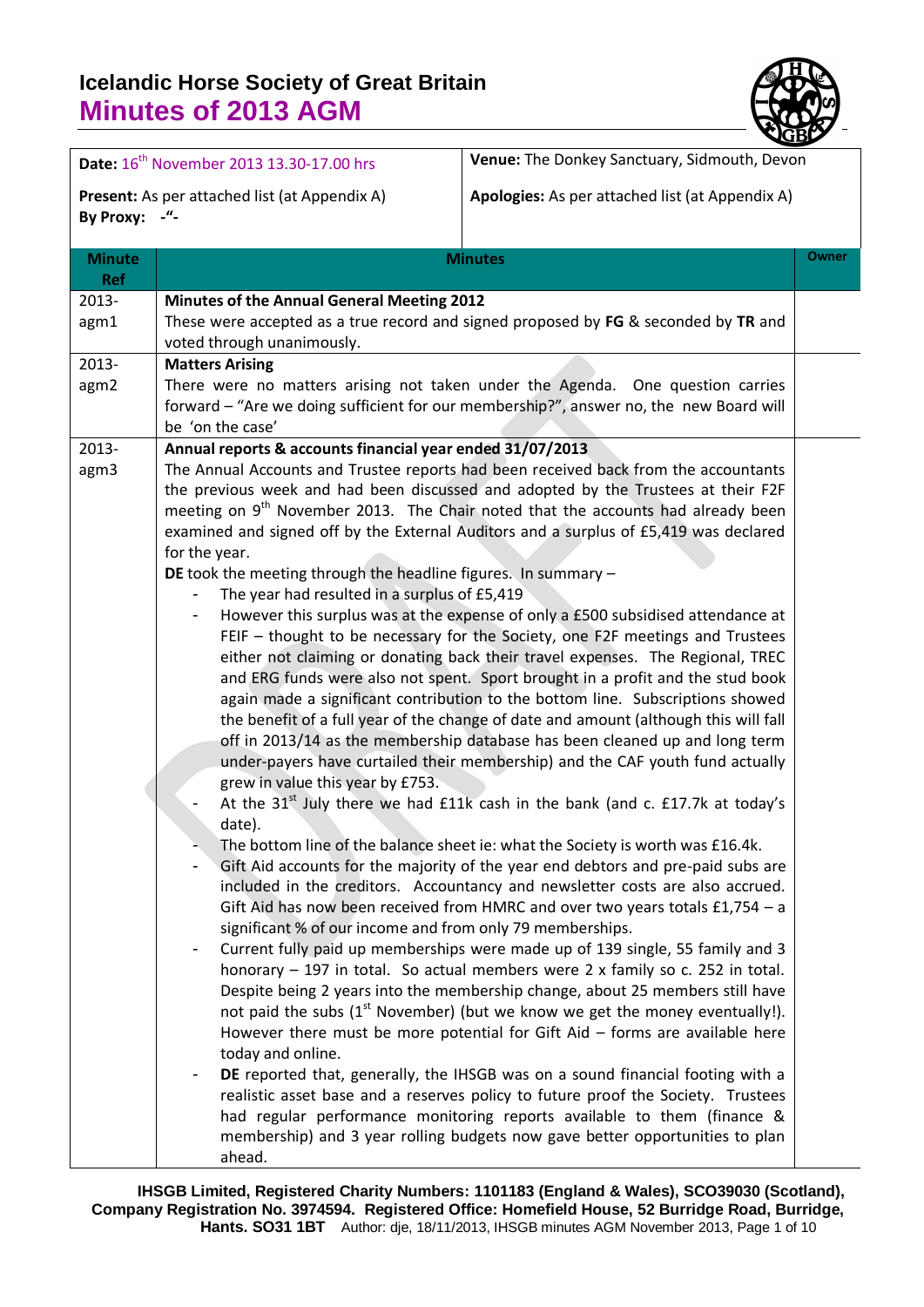

|       | JA asked about bequests in wills; stressed the need to make it an 'easy' option                      |  |  |  |  |  |
|-------|------------------------------------------------------------------------------------------------------|--|--|--|--|--|
|       | providing information to hand. Agreed to include on the website.                                     |  |  |  |  |  |
|       | No further questions were forthcoming and the meeting was asked to adopt the                         |  |  |  |  |  |
|       |                                                                                                      |  |  |  |  |  |
|       | accounts and annual report. Proposed by HA & seconded by JA the meeting                              |  |  |  |  |  |
|       | unanimously adopted the 2012/13 final accounts and Annual Report. These                              |  |  |  |  |  |
|       | were duly signed by the Trustees. The handouts/headline financial figures are                        |  |  |  |  |  |
|       | included at Appendix B                                                                               |  |  |  |  |  |
|       | The re-appointment of Bevan and Buckland as Independent Examiners to the<br>$\overline{\phantom{a}}$ |  |  |  |  |  |
|       | Accounts was endorsed for 2013/14 proposed by HA, seconded by JA and voted                           |  |  |  |  |  |
|       | through unanimously                                                                                  |  |  |  |  |  |
| 2013- | IHSGB Budget 2013/14 - 2016 including IHSGB subscriptions                                            |  |  |  |  |  |
| agm4  | Budgets for the next three years were presented (Appendix C) by TH. By looking                       |  |  |  |  |  |
|       | forward the IHSGB can plan ahead, save and vire funds for biennial events etc.                       |  |  |  |  |  |
|       | The 2013/14 budgets include the one off set up costs of a new website of £1,500                      |  |  |  |  |  |
|       | - this pushes the bottom line for the year into deficit but we will call down our                    |  |  |  |  |  |
|       | reserves to fund this vital development. There is no doubt that more and more                        |  |  |  |  |  |
|       | communication with members and potential members is done electronically and                          |  |  |  |  |  |
|       | the old website, whilst serving us well, now needs a complete rewrite and                            |  |  |  |  |  |
|       | update.                                                                                              |  |  |  |  |  |
|       | Proposed by MA and seconded by FG the 2013-16 rolling budget was                                     |  |  |  |  |  |
|       | unanimously adopted, as a month 0 /opening budget for the year. Note                                 |  |  |  |  |  |
|       | membership subs are maintained at existing levels for 2013/14.                                       |  |  |  |  |  |
|       | As part of the future proofing of the Society TH introduced the concept of the                       |  |  |  |  |  |
|       | Development Fund to award financial incentives/payments to members from                              |  |  |  |  |  |
|       | growth and interest monies from the capital fund. See Appendix D and in                              |  |  |  |  |  |
|       | accordance with the reserves policy. How the fund is invested and in what is still                   |  |  |  |  |  |
|       | subject to discussion amongst Trustees.                                                              |  |  |  |  |  |
|       | JH queried the youth cup in 2015/16; this was clarified as attendance at, bi-                        |  |  |  |  |  |
|       | ennially, rather than hosting                                                                        |  |  |  |  |  |
| 2013- | The Donkey Sanctuary Talk/Presentation                                                               |  |  |  |  |  |
| agm5  | A fascinating, but sobering, talk was given by Jenna Goldby from the Sidmouth Centre,                |  |  |  |  |  |
|       | our hosts for the day, (see the next Sleipnir for a summary of their work and                        |  |  |  |  |  |
|       | development). Jenna gave us a brief history of the origin of the Sanctuary and an insight            |  |  |  |  |  |
|       | into her work, as a behaviourist, with rescue donkeys and mules in Italy. (www.                      |  |  |  |  |  |
|       | horseprotection.it for donations and volunteers always required with free                            |  |  |  |  |  |
|       | accommodation offered). TH gave a vote of thanks to Jenna and she received warm                      |  |  |  |  |  |
|       | applause from the meeting                                                                            |  |  |  |  |  |
|       | JS highlighted a rescue case near her of 26 cobs - another example of a hopeless                     |  |  |  |  |  |
|       | situation, on our doorstep too.                                                                      |  |  |  |  |  |
| 2013- | <b>Endurance Achievement Awards</b>                                                                  |  |  |  |  |  |
| agm6  | Julie Lennox provided an update by email for the AGM; to date she has received only 3                |  |  |  |  |  |
|       | cards from participants - all of which will receive certificates and polo shirts courtesy of         |  |  |  |  |  |
|       | the sponsorship from Feedmark.                                                                       |  |  |  |  |  |
|       | Post meeting Update; First with 292 points is Janet Fentiman & Spola from Old Hills.                 |  |  |  |  |  |
|       | Janet rode 40km pleasure rides and 126km competitive rides. Second Helen Morris.                     |  |  |  |  |  |
|       | Fjolnir from Pentland Hills. 239 points. They took part in pleasure rides totaling 239 km.           |  |  |  |  |  |
|       | Third Anne Kemp. Myrkva from Siamber Wen. 162 points. Again pleasure rides only                      |  |  |  |  |  |
|       | 162km. Fourth Anne Kemp. Lif from Halakoti. 74 points 74km pleasure rides                            |  |  |  |  |  |
|       | Janet will be receiving a £25 voucher from Feedmark. Helen and Anne will receive £10                 |  |  |  |  |  |

**IHSGB Limited, Registered Charity Numbers: 1101183 (England & Wales), SCO39030 (Scotland), Company Registration No. 3974594. Registered Office: Homefield House, 52 Burridge Road, Burridge, Hants. SO31 1BT** Author: dje, 18/11/2013, IHSGB minutes AGM November 2013, Page 2 of 10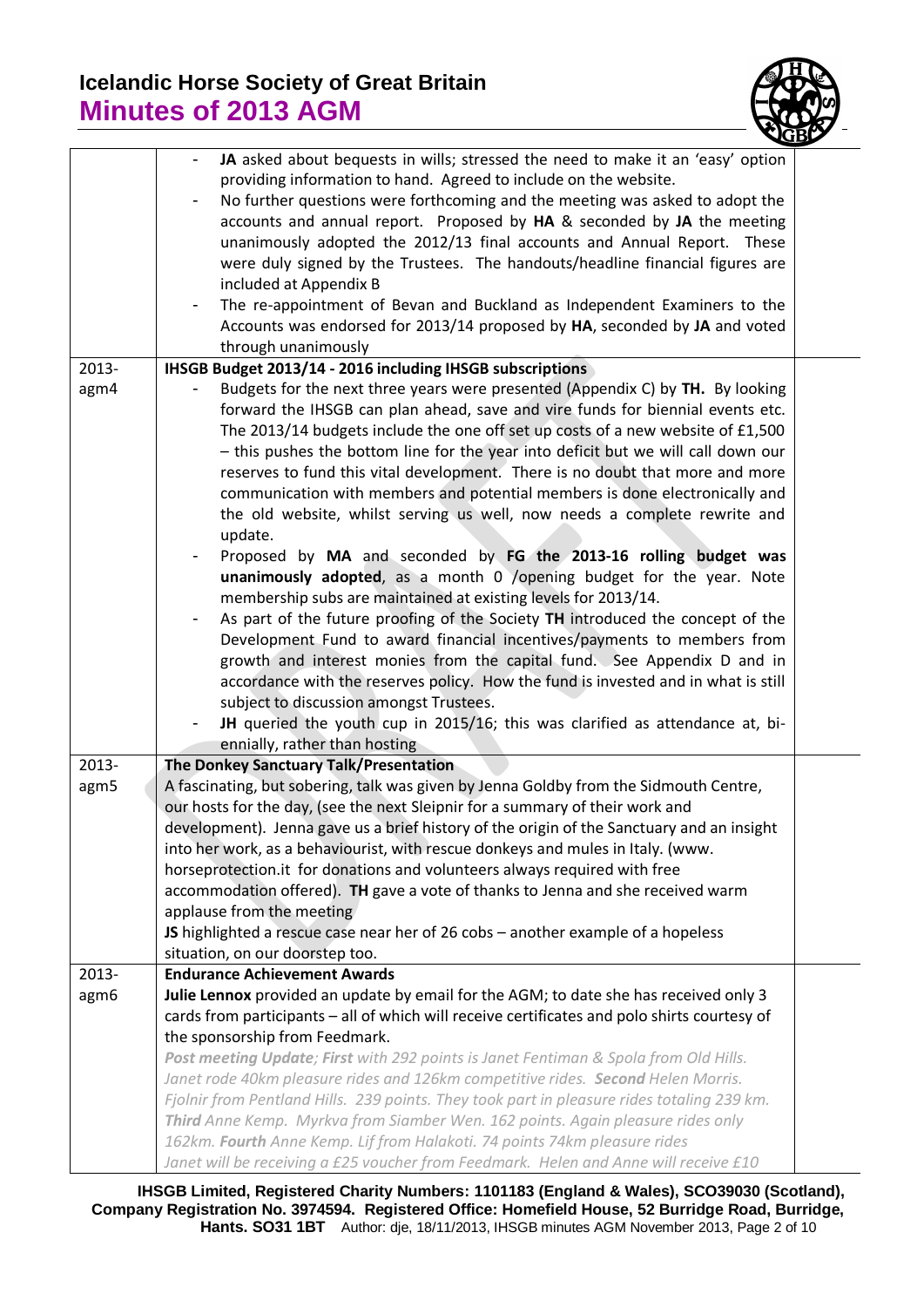

|       | vouchers. All three will receive a personalised polo shirt with their name and their horse's                      |
|-------|-------------------------------------------------------------------------------------------------------------------|
|       | name on it.                                                                                                       |
| 2013- | <b>IHSGB New Website</b>                                                                                          |
| agm7  | FG took the meeting through the work to date done on the new website (having taken                                |
|       | this portfolio over from Nadene when she stepped down from the Board). Launch date is                             |
|       | targeted 1 <sup>st</sup> January 2014. The new functions, the searches, live Facebook feeds etc.                  |
|       | were run through and navigation around the site appeared much easier. The old forum                               |
|       | was retained but made easier to use (some of us have forgotten our passwords which                                |
|       | shows how much we currently use it!). A history of the Society will be included, regional                         |
|       | information brought to the fore and details of the Area Representatives provided. New                             |
|       | sections included one on DNA and sample information (maintained by Christine Driver)                              |
|       | and, for example, studbook rules could be downloaded as .pdf documents. Details of the                            |
|       | teams (eg: Breeding, Sport) would be included, as would stallion profiles. The Youth Cool                         |
|       | site had been integrated, the shop, adverts and links made easier to find. The whole site                         |
|       | was warmly welcomed and a round of applause greeted FG's presentation. The Trustees                               |
|       | would have editorial control and Mic Rushen would remain key in updating much of the                              |
|       | content.                                                                                                          |
|       | ME queried area numbers and studbook area numbers are currently different - is this                               |
|       | the opportunity to match the two? TH described how the area codes originally derived                              |
|       | with reference to the concentration of members $-$ FG agreed to look into this, the                               |
|       | Trustees recognising there was much work to be done with the Area Reps - empowering                               |
|       | them to do more.                                                                                                  |
|       | FG invited ideas for new website content - such as legacies/bequests. ME suggested a                              |
|       | 'How to help/Support Us' page.<br>MA, re the forum, suggested that the newsletter be made available by e-copy. JH |
|       | pointed out that this was done for a while in 2010/11 but very few people accessed the                            |
|       | vast majority wished to continue to receive the hardcopy. However given the new                                   |
|       | structure and ease of access this could be revisited. The previous opt out of hard copy                           |
|       | had resulted in only 5 people volunteering for this option. MA stressed managing                                  |
|       | /promoting the content was important and TR discussed streamlined ways of updating                                |
|       | information. TH noted the need for a link to FEIF and FEIF news on the front page. The                            |
|       | old website was written in HTML code so the new site should be easier to administer. A                            |
|       | vote of thanks was given to Mic Rushen for all her work to date on the old site as what                           |
|       | had been achieved over the years was amazing. JA stressed the need for pictures on                                |
|       | the new site.                                                                                                     |
| 2013- | <b>Trustee Appointments</b>                                                                                       |
| agm8  | TH gave a précis of Mike Edwards' Board membership since 1999! The meeting marked                                 |
|       | the event by presenting a certificate of achievement award to Mike as he stood down                               |
|       | from the Board. He was also presented with a gift token for a commemorative tree (of                              |
|       | his choice, after great debate and discussion amongst trustees and management team                                |
|       | about the type of tree!) TR recorded the event for posterity by taking a photo of the                             |
|       | presentation and JH requested a picture of the planting. ME recalled events of the past,                          |
|       | he being the last man standing of an earlier Board who joked, many years ago, about it,                           |
|       | one day, being the time to walk away and leave it to new blood. ME thanked Freija for                             |
|       | being a safe pair of hands to handover to.                                                                        |
|       | The following Trustees are standing down at the AGM;                                                              |
|       | Mike Edwards (Studbook)                                                                                           |
|       | Ann Savage (Education & Welfare)                                                                                  |

**IHSGB Limited, Registered Charity Numbers: 1101183 (England & Wales), SCO39030 (Scotland), Company Registration No. 3974594. Registered Office: Homefield House, 52 Burridge Road, Burridge, Hants. SO31 1BT** Author: dje, 18/11/2013, IHSGB minutes AGM November 2013, Page 3 of 10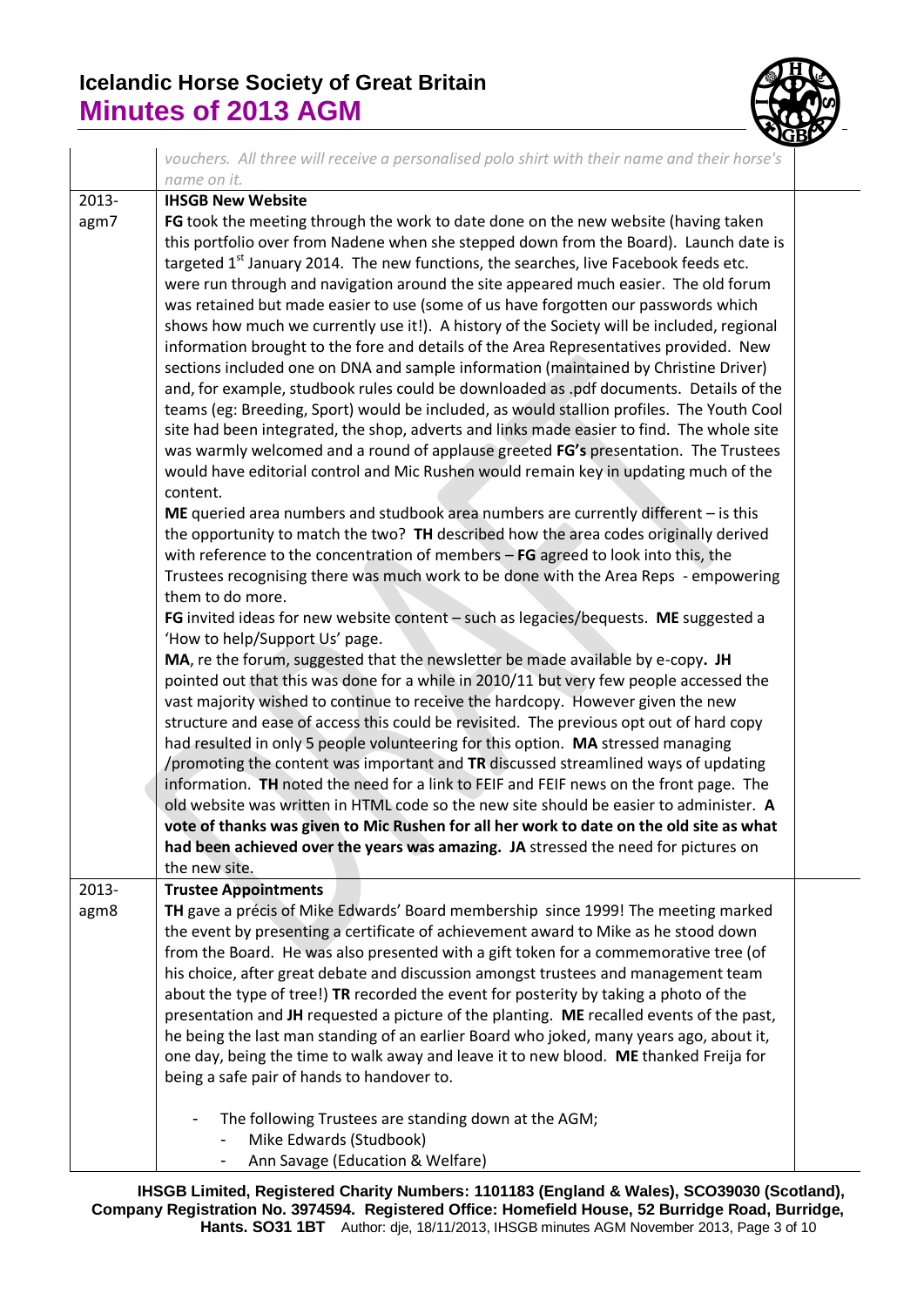

- Kirsty Carson (Youth)
- Fi Pugh (Sport)
- And in year, Nadene Butler (Communications and PR)
- The following nominations had been received;
	- Mike Adams (Sport)
	- Kristina Christof (Education & Welfare)
	- Jan Payne (Youth)
	- Jemimah Adams (Communications and PR)

Given there were no contested posts a resolution was proposed **THAT the meeting elects Mike, Kristina, Jan & Jemimah to the above roles.** There had been a question raised about same family members being elected to the Board but this (old) rule was not thought to apply as Jemimah was a member in her own right and no longer resided with her father Mike. (or was influenced by him according to Mike!)

#### **The meeting passed this resolution unanimously and the elections were duly made.**

With Mike Edwards standing down as Studbook Registrar, Freija Glansdorp had indicated her willingness to include the studbook work within her role as Breeding Leader. The Board has approved this joint portfolio for the coming year.

**TH** informed the meeting about the F2F meeting last week, the Trustees (elect) having been invited to participate. Information would be coming out in the next Sleipnir – **JH**  reminding everyone that the copy deadline was  $20<sup>th</sup>$  November and asking that Trustees liaise with their teams and keen members to write up their experiences, stories etc. General interest stories as well were welcomed – veterinary, farrier'ing etc.

**TH** described the SWOT exercise that FEIF had asked the Society to complete and which was discussed at the F2F. The meeting was asked what opportunities the Society has and where you see the Society in 10 years' time? Round the table:

SD : more involved with shows etc, taking a breed stand round, raising our profile

- When Ian Pugh became Chairman, a trailer was purchased (and now sold) to do this so it was felt that the breed profile was higher but the public still do not know how to get in touch with us. Nadene had submitted a short synopsis of PR work in year which included the lack of members available to man the Shropshire show. SD suggested a base of members around the country – a role perhaps for the Area Reps

AN : wanted sport riding and competition pushed forward recognising the uniqueness of the Icelandic horse

DH/HP : more openness, explanation and encouragement for everyone to attend shows

- MA wanted to look at better ways of demonstrating the tölt, explaining the collection, the how/why. Assumes have good enough horses to do this
- Open days were suggested but these have been tried, but we need to continue to 'drip water on the rock'.
- The BC, Autumn & Spring shows more should be made of them to attract people in, agreed. But all shows held on private property – biggest drawback due

**IHSGB Limited, Registered Charity Numbers: 1101183 (England & Wales), SCO39030 (Scotland), Company Registration No. 3974594. Registered Office: Homefield House, 52 Burridge Road, Burridge, Hants. SO31 1BT** Author: dje, 18/11/2013, IHSGB minutes AGM November 2013, Page 4 of 10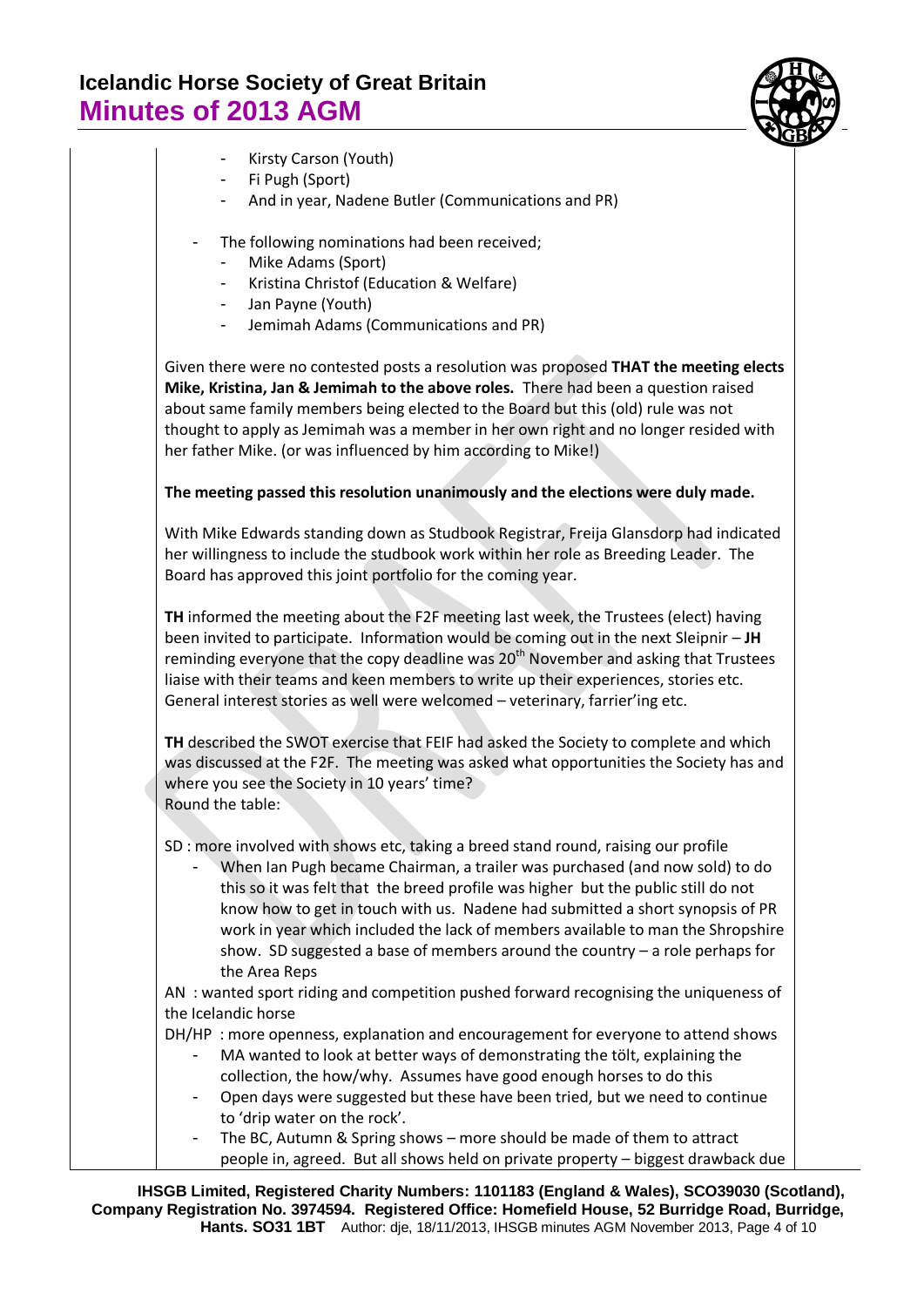

| to insurance issues, parking, and sanitation.                                                                                                                |
|--------------------------------------------------------------------------------------------------------------------------------------------------------------|
| EA: suggested if new people are attending shows, have a handful of                                                                                           |
| mentors/looker afters to talk them through. The attendance of non-riding                                                                                     |
| members to be encouraged as they could act as mentors.                                                                                                       |
| MA: a competition abroad is a party/a social event - need to broaden the appeal.                                                                             |
| FG: we should put out an appeal for volunteers for shows                                                                                                     |
| ME: take the Icelandic horse to the public rather than bring the public to the                                                                               |
| Icelandic horse. Create an Icelandic horse class that can take to any horse show.                                                                            |
| But again has been triedas a non-mainstream breed we tend to be bumped                                                                                       |
| down the programme etc. But MA stressed 'if you give us a class' we'll bring the                                                                             |
| horses, demonstrate first - this is tölt. Foreign breed classes provide some<br>opportunities but then judges do not know how to mark tölt rather than trot. |
| ME: always thought BHS Viking Challenge an untapped opportunity re publicity.                                                                                |
| JH reported that she had been invited to talk to participants in the past. Action:                                                                           |
| on Comms & PR to contact the BHS - send a representative to brief participants                                                                               |
| and make the most of PR/marketing opportunities, including website links.                                                                                    |
| JS: have more local events - introduce local winter tölt series for example (such as the                                                                     |
| initiative Mic is undertaking with Dragon Riders).                                                                                                           |
| TH responded that, by increasing the role of the Area Reps and the                                                                                           |
| communications about what is happening, this could happen. There is money                                                                                    |
| set aside for Area Reps in the budget to support regional activities. But it does                                                                            |
| need local members to get together and organise themselves - with the Board                                                                                  |
| facilitating. One of the biggest problems TH sees is the collection of money but                                                                             |
| the meeting was predominantly against a centralised income collection function                                                                               |
| especially if the IHSGB operated as banker the risk/liability could be argued to                                                                             |
| rest with the Society.                                                                                                                                       |
| JH suggested some sort of 'menu planning' for courses could be available as a                                                                                |
| resource to a member setting up local clinics/events. The Society should                                                                                     |
| help/empower individuals to enjoy their horses/learn to ride better. Helping<br>people make the choices of what they want and then help them put that course |
| on. ME agreed Society should support/facilitate but NOT contractually                                                                                        |
| MA: puts real emphasis on the role of the Area Rep and stressed the need to                                                                                  |
| train them up.                                                                                                                                               |
| ME: stressed we are a breed society and to be aware of the threats and                                                                                       |
| opportunities as such. But MA challenged that by saying being a breed society                                                                                |
| makes us small, and constricts our thinking, we all enjoy our horses. The Society                                                                            |
| does not exist for the Icelandic horse; the horse does not pay subs. To expand                                                                               |
| the society we need to showcase what we are and what we represent.                                                                                           |
| DH was asked why she had rejoined today - having originally left as she was not                                                                              |
| getting enough out of the Society. She thought that the signs for the future                                                                                 |
| were now better                                                                                                                                              |
| JA: Wished for a female Chair in 10 years time? Celebrating a Britain in the finals at the                                                                   |
| WC's. Celebrating the other things we do well - the average owner not participating in                                                                       |
| sport competitions. The ride to Berlin for example.                                                                                                          |
| CB: a focus in addition to the FEIF classes (not interested in) but an IHSGB endurance                                                                       |
| team for example would interest her.                                                                                                                         |
| TH - endurance and TREC ambassadors had been introduced to do this.                                                                                          |
| AN - asked Charlie why she had chosen an Icelandic horse - temperament and                                                                                   |
| gaits.                                                                                                                                                       |

**IHSGB Limited, Registered Charity Numbers: 1101183 (England & Wales), SCO39030 (Scotland), Company Registration No. 3974594. Registered Office: Homefield House, 52 Burridge Road, Burridge, Hants. SO31 1BT** Author: dje, 18/11/2013, IHSGB minutes AGM November 2013, Page 5 of 10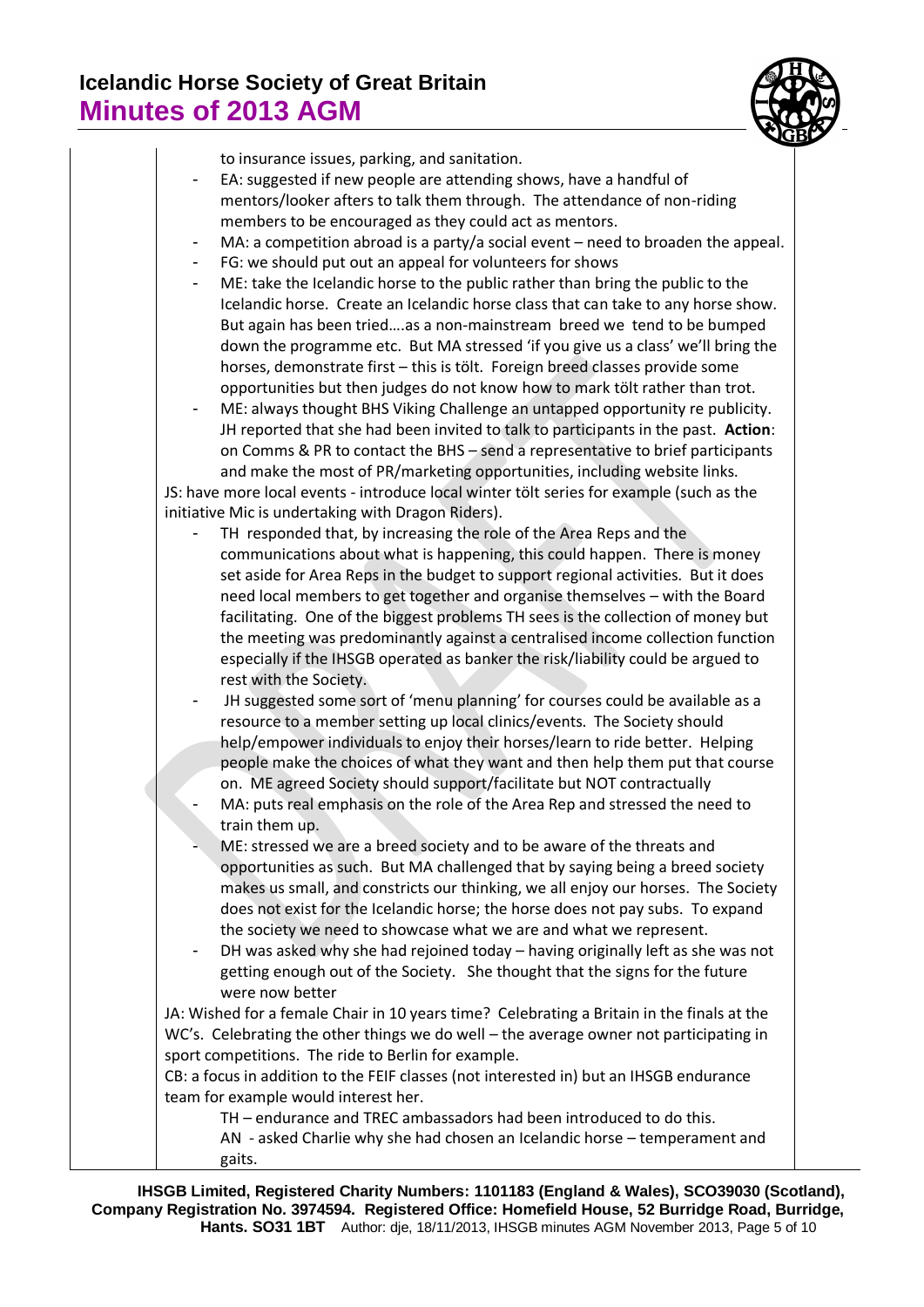

|       | All these points would be discussed by the Trustees and taken forward where thought<br>possible/viable.                                                                                                                                                                |  |
|-------|------------------------------------------------------------------------------------------------------------------------------------------------------------------------------------------------------------------------------------------------------------------------|--|
| 2013- | A.O.B.                                                                                                                                                                                                                                                                 |  |
| agm9  | A reminder - that Membership gift vouchers available to buy, details and adverts will also<br>be in the newsletter                                                                                                                                                     |  |
|       | A reminder - please fill in Gift Aid forms if you are eligible                                                                                                                                                                                                         |  |
|       | JA - some Take it ISI newsheets from Gundula available                                                                                                                                                                                                                 |  |
|       | $KC$ – advised that a training day is going to be arranged with some foreign trainers with<br>some PR opportunities too. JH asked her to write a piece for the newsletter $-$ KC said it<br>was there in draft!                                                        |  |
|       | JH - newsletter copy PLEASE! Struggling with only 4 issues to fill. Any volunteers to<br>become newsletter editor? If not then please send articles in, not just the competitors<br>but all of us, whatever we are doing! AN promised article on shoeing, provided the |  |
|       | editor use her skills in editing.                                                                                                                                                                                                                                      |  |
|       | FG - opinions please? In other life, have a 'not so secret diary' of the boring bits/insights                                                                                                                                                                          |  |
|       | into her boss. FG has written the first draft of the not so secret diary of a Trustee.                                                                                                                                                                                 |  |
|       | However we have more meetings than we have Sleipnirs so a query as to how actually                                                                                                                                                                                     |  |
|       | how we disseminate thisit was suggested that intermediate ones will go on the                                                                                                                                                                                          |  |
|       | website, with news held over for imminent Sleipnirs.                                                                                                                                                                                                                   |  |
| 2013- | Date and venue of 2014 AGM                                                                                                                                                                                                                                             |  |
| agm10 | The date was set at $15^{th}$ November - a request for a Sunday had been received but it was                                                                                                                                                                           |  |
|       | thought travel on Sundays was more difficult and the day before the start of the working                                                                                                                                                                               |  |
|       | week was not ideal. The meeting preferred to keep a Saturday date. It was agreed to                                                                                                                                                                                    |  |
|       | 'go north' - venue suggestions are invited but the AGM in Scotland was broadly                                                                                                                                                                                         |  |
|       | supported. Suggestions were made that it be combined with a training event, but with a                                                                                                                                                                                 |  |
|       | day dedicated to being indoors, people thought it was not worth bringing horses. An                                                                                                                                                                                    |  |
|       | evening meal was suggested but again travel and accommodation costs might preclude                                                                                                                                                                                     |  |
|       | this. A horse charity venue was again supported but if a member is prepared to host the                                                                                                                                                                                |  |
|       | AGM then this might enable an evening event, pleasure ride etc. JS reported that there                                                                                                                                                                                 |  |
|       | was a feeling that Scotland was not represented on the Board. It was pointed out that                                                                                                                                                                                  |  |
|       | the bias had been in the north and only with the new tranche of Trustees that the                                                                                                                                                                                      |  |
|       | geographic distribution had moved south. MA suggested we invite the Scottish Area                                                                                                                                                                                      |  |
|       | Reps to think about how they could host an AGM weekend and what events could be                                                                                                                                                                                        |  |
|       | included. TH to write to the Scottish Area Representatives.                                                                                                                                                                                                            |  |
|       | TH closed the meeting, thanking all attendees and hoping to see everyone again next                                                                                                                                                                                    |  |
|       | year in Scotland.                                                                                                                                                                                                                                                      |  |
|       | There being no further business the meeting closed at 16.30pm                                                                                                                                                                                                          |  |

**Distribution List:** Trustees, Management Team & Area Representatives, Membership (via Sleipnir)

**Enclosures:** Appendix A Attendees, Proxies & Apologies List, Appendix B 2012/13 Financial Headlines, Appendix C 2013-16 Budget, Appendix D Tim Hutchinson Investment Discussion paper

*Version Control D Ede Version 2, 18 th November 2013*

**IHSGB Limited, Registered Charity Numbers: 1101183 (England & Wales), SCO39030 (Scotland), Company Registration No. 3974594. Registered Office: Homefield House, 52 Burridge Road, Burridge, Hants. SO31 1BT** Author: dje, 18/11/2013, IHSGB minutes AGM November 2013, Page 6 of 10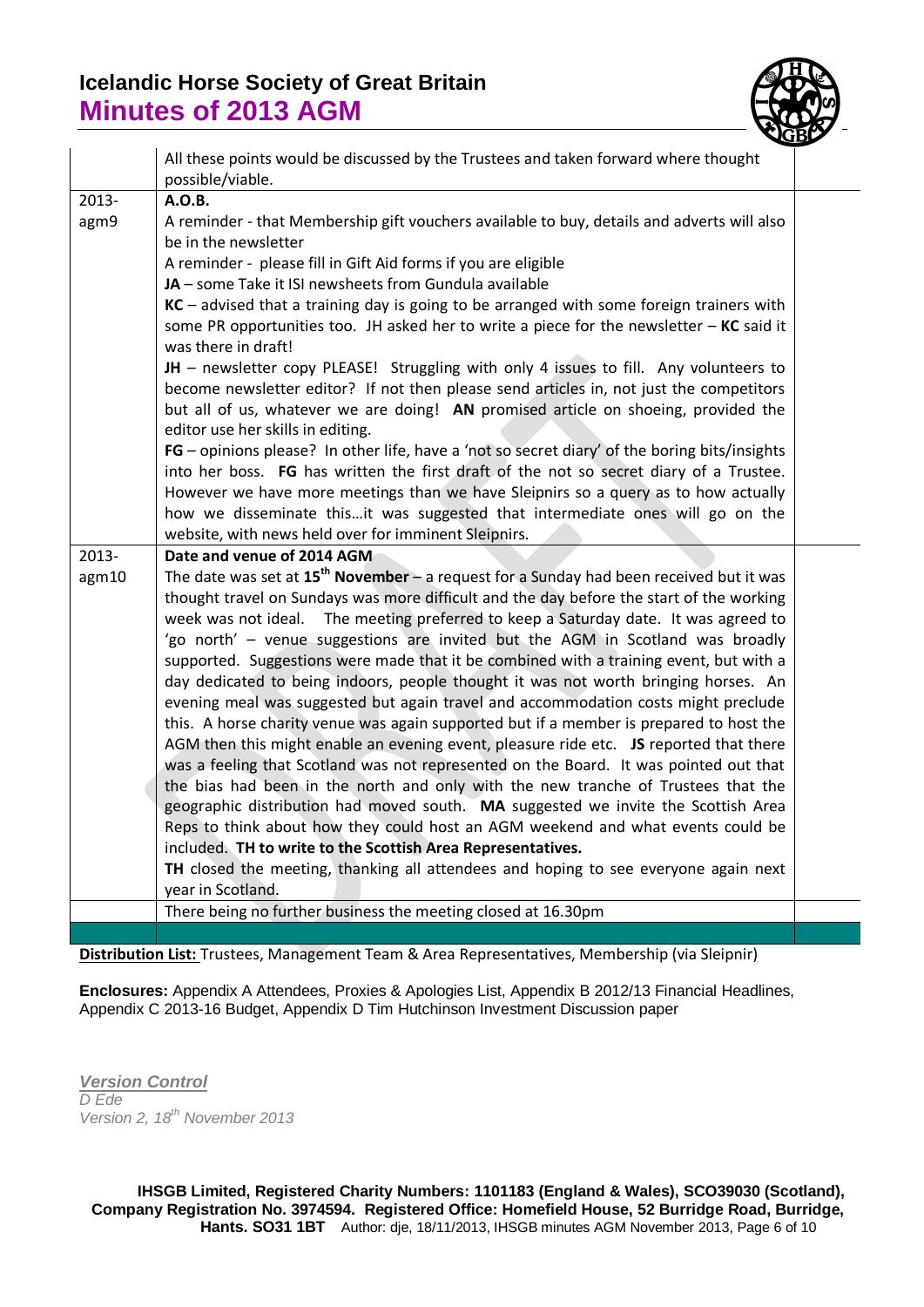

|                         |                   |                                   | <b>IHSGB LTD</b>            |                  |                    |                                                                           |
|-------------------------|-------------------|-----------------------------------|-----------------------------|------------------|--------------------|---------------------------------------------------------------------------|
|                         |                   |                                   | ANNUAL GENERAL MEETING 2013 |                  |                    |                                                                           |
|                         |                   |                                   | 16TH NOVEMBER 13.30 HRS     |                  |                    | APPENDJX A                                                                |
|                         |                   | DONKEY SANCTUARY, SIDMOUTH, DEVON |                             |                  |                    |                                                                           |
|                         |                   |                                   |                             |                  |                    |                                                                           |
|                         |                   |                                   | <b>ATTENDEES</b>            |                  |                    |                                                                           |
|                         |                   |                                   |                             |                  |                    |                                                                           |
| <b>Name</b>             | <b>Membership</b> | <b>Subs Paid</b>                  | <b>Attending</b>            | <b>Apologies</b> | <b>Proxy Given</b> | <b>Comments</b>                                                           |
|                         |                   |                                   |                             |                  |                    |                                                                           |
| <b>Helen Pointer</b>    | Single            | y(£28)                            | y                           |                  |                    |                                                                           |
| Di Horne                | Single            | y                                 | у                           |                  |                    |                                                                           |
| Michael Edwards         | Family            | y                                 | y                           |                  |                    |                                                                           |
| Polly Edwards           | Family            | y                                 | y                           |                  |                    |                                                                           |
| Debbie Ede              | Single            | y                                 | y                           |                  |                    |                                                                           |
| H Ashford               | Single            | y                                 | y                           |                  |                    |                                                                           |
| Sara Driver             | Single            | y                                 | y                           |                  |                    |                                                                           |
| Freija Glansdorp        | Family            | y                                 | y                           |                  |                    |                                                                           |
| <b>Torben Rees</b>      | Family            | y                                 | y                           |                  |                    |                                                                           |
| Jackie Alexander        | Single            | y                                 | y                           |                  |                    |                                                                           |
| Tim Hutchinson          | Family            | y                                 | y                           |                  |                    |                                                                           |
| Janice Hutchinson       | Family            | y                                 | y                           |                  |                    |                                                                           |
| <b>Michelle Bowers</b>  | Single            | y                                 | y                           |                  |                    |                                                                           |
| Charlie Barrett         | Single            | y                                 | y                           |                  |                    |                                                                           |
| Jemimah Adams           | Family            | y                                 | y                           |                  |                    |                                                                           |
| Elizabeth Adams         | Family            |                                   |                             |                  |                    |                                                                           |
|                         |                   | y                                 | y                           |                  |                    |                                                                           |
| <b>Andrew Nickalls</b>  | Family            | y                                 | y                           |                  |                    |                                                                           |
| Mike Adams              | Family            | y                                 | у                           |                  |                    |                                                                           |
| Kristina Christof       | Single            | У                                 | У                           |                  |                    |                                                                           |
| Michelle Bowers         | Single            | y                                 | y                           |                  |                    |                                                                           |
| Jane Stone              | Family            | y                                 | y                           |                  |                    |                                                                           |
| Ida Kraft               | Single            | y (£36)                           |                             | a                | chairman           |                                                                           |
| Moria Wedel             | Family            | y                                 |                             | a                | chairman           |                                                                           |
| Jim Mitchell            | Family            | y                                 |                             | a                | chairman           |                                                                           |
| Sue Postans             | Single            | y                                 |                             | a                | chairman           |                                                                           |
| <b>Richard George</b>   | Family            | y                                 |                             | a                | chairman           |                                                                           |
| Jim Mitchell            | Family            | y                                 |                             | a                | chairman           |                                                                           |
| <b>Anne Davies</b>      | Single            | y                                 |                             | a                | chairman           |                                                                           |
| Margaret Longworth      | <b>Single</b>     | y                                 |                             | a                | chairman           |                                                                           |
| Christine Driver        | Family            | y                                 |                             | a                | chairman           |                                                                           |
| Christopher Driver      | Family            | y                                 |                             | a                | chairman           |                                                                           |
| Rona Frame              | Single            | y                                 |                             | а                | chairman           |                                                                           |
|                         |                   |                                   |                             | a                | Fi Pugh/Chairman   |                                                                           |
| Philippa Pringle        | Single            | y                                 |                             |                  |                    | Sunday in future please? 2 mares,                                         |
| Carola Puddy Henry      | Single            | y                                 |                             | a                | Freija             | early spring breed show please                                            |
| Gundula Sharman         | Family            | y                                 |                             | a                | jackie a           |                                                                           |
| Jeremy Sharman          | Family            | y                                 |                             | a                | jackie a           |                                                                           |
| Fi Pugh                 | Family            | У                                 |                             | a                | Mike Adams/abstain |                                                                           |
| Ian Pugh                | Family            |                                   |                             | a                | Mike Adams/abstain |                                                                           |
|                         |                   | y                                 |                             | a                |                    |                                                                           |
| Sue Dickson             | Single            | y                                 |                             |                  |                    |                                                                           |
| Judith Bickle           | Single            | y                                 |                             | a                |                    |                                                                           |
| Sheila Lockhart         | Family            | y                                 |                             | a                |                    |                                                                           |
| Martin Hind             | Family            | y                                 |                             | a                |                    |                                                                           |
| Evelyn Leydon           | Single            | n                                 |                             | a                |                    |                                                                           |
| Aimee Crisp             | Family            | y                                 |                             | a                |                    |                                                                           |
| Nogens Kraft            | ė.                |                                   |                             | a                |                    |                                                                           |
| Phil Butler             | Family            | y                                 |                             | a                |                    |                                                                           |
| Nadene Butler           | Family            | y                                 |                             | a                |                    |                                                                           |
| Janet Fentimen          | Single            | y                                 |                             | a                |                    |                                                                           |
| <b>Heather Morrison</b> | Single            | y                                 |                             | a                |                    |                                                                           |
|                         |                   |                                   |                             |                  |                    | thank the trustees for all their hard<br>work on behalf of the membership |
| Cathleen Baldwin        | Single            | y (£32)                           |                             | a                |                    | and most importantly, the<br>wonderful Icelandic horse.                   |
| Ann Savage              | Family            |                                   |                             | a                |                    |                                                                           |
|                         |                   | y                                 |                             |                  |                    |                                                                           |
| Kirsty Carson           | Family            | y                                 |                             | a                |                    |                                                                           |
| Jan Payne               | Single            | y                                 |                             | a                |                    |                                                                           |
| Fiona Tyson             | Family            | y                                 |                             | a                |                    |                                                                           |
| Graeme Tyson            | Family            | y                                 |                             | a                |                    |                                                                           |
| Mic Rushen              | Family            | y                                 |                             | $\mathbf a$      |                    |                                                                           |
| Maria Wright            | Family            | y                                 |                             | a                |                    |                                                                           |
| Julie Lennox            | Single            | y                                 |                             | a                |                    |                                                                           |
| Claire Birkhill         | Family            | y(£40)                            |                             | a                |                    |                                                                           |

**IHSGB Limited, Registered Charity Numbers: 1101183 (England & Wales), SCO39030 (Scotland), Company Registration No. 3974594. Registered Office: Homefield House, 52 Burridge Road, Burridge, Hants. SO31 1BT** Author: dje, 18/11/2013, IHSGB minutes AGM November 2013, Page 7 of 10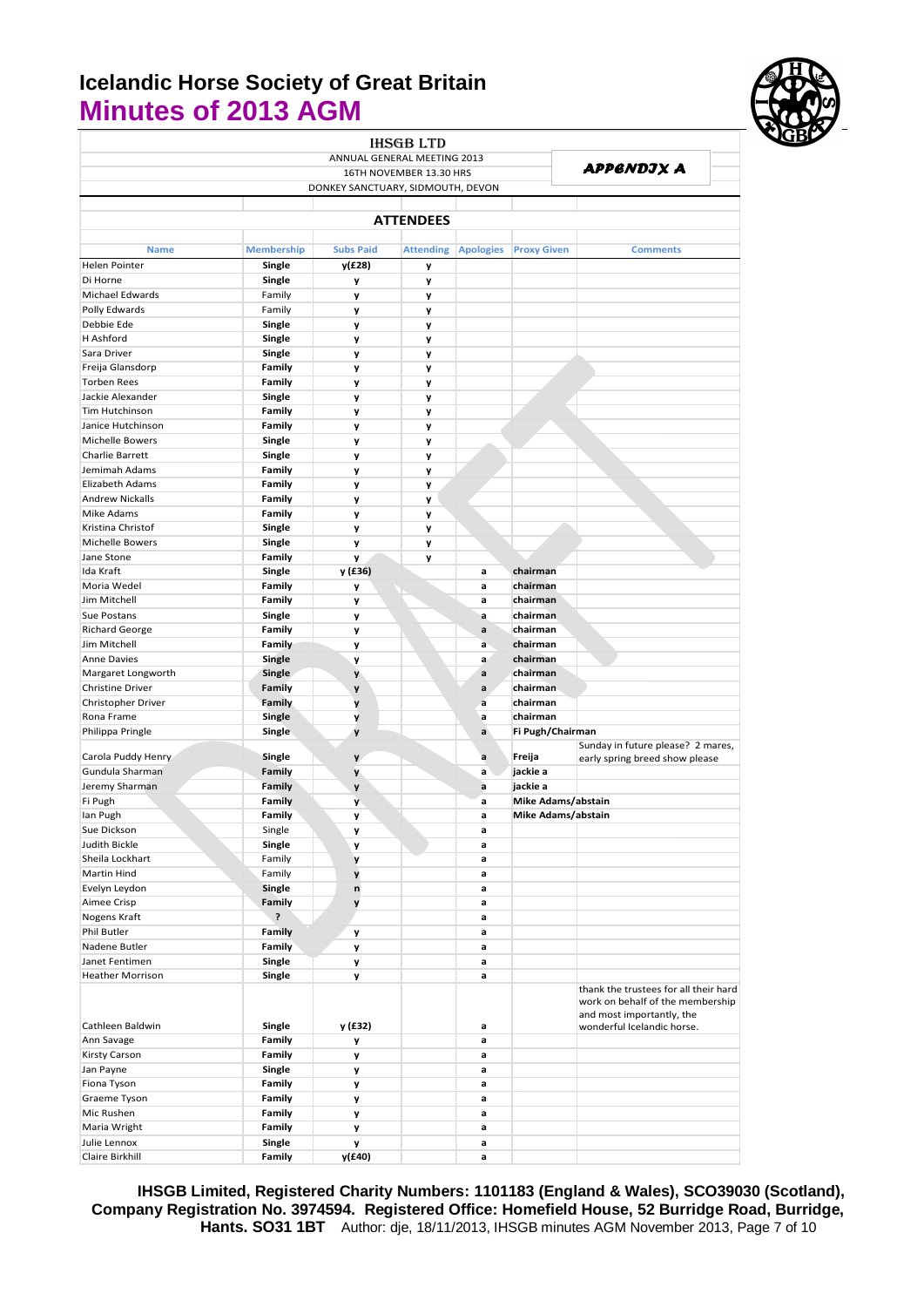

#### *APPENDIX B*

#### Headline figures 2012/13 financial year

|                             | £      |
|-----------------------------|--------|
| <b>INCOME</b>               | 16,084 |
| <b>EXPENDITURE</b>          | 11,043 |
| <b>SURPLUS</b>              | 5,041  |
| <b>BALANCE SHEET</b>        |        |
| Unrestricted funds          | 10,186 |
| Restricted Funds (youth)    | 132    |
| Endowment Funds (youth CAF) | 6,123  |
| <b>IHSGB NET ASSETS</b>     | 16,441 |

#### Headline figures 2012/13 financial year

| Debtors (amount owed to us)                 | 1,810  |
|---------------------------------------------|--------|
|                                             |        |
| (Gift aid £1,754)                           |        |
| Creditors (amount we owe)                   | 3.084  |
| (includes £1k subscription prepayments, a   |        |
| newsletter cost, accountancy & admin costs, |        |
| sundry trade creditors)                     |        |
| <b>Bank Balance</b>                         | 11,246 |

**INSGRETO AGM 3613** 

IHSGB LTD AGM 2013

**Main Income Streams** 

|                                 |     | £     |
|---------------------------------|-----|-------|
| <b>Membership Subscriptions</b> |     | 7,905 |
| Single                          | 139 |       |
| Family                          | 55  |       |
| Honorary                        | 3   |       |
|                                 | 197 |       |
| Gift Aid (from 79 members)      |     | 998   |
| <b>Investment Income</b>        |     |       |
| interest                        | 753 |       |
| growth                          | 144 | 897   |
| Sport (net)                     |     | 354   |
| Studbook (net)                  |     | 1.717 |

|                                               | £     |
|-----------------------------------------------|-------|
| Governance Costs (AGM, Accountancy, Trustees) | 1,082 |
| <b>Publicity &amp; Promotion (newsletter)</b> | 2,817 |
| FEIF (net) Fees & Conference                  | 976   |
| Admin (incl web & data protection)            | 458   |
| Insurance                                     | 925   |

Main Expenditure Areas



4

**IHSGBLTD AGM 2013** 

0

4

IHSGB LTD AGM 2013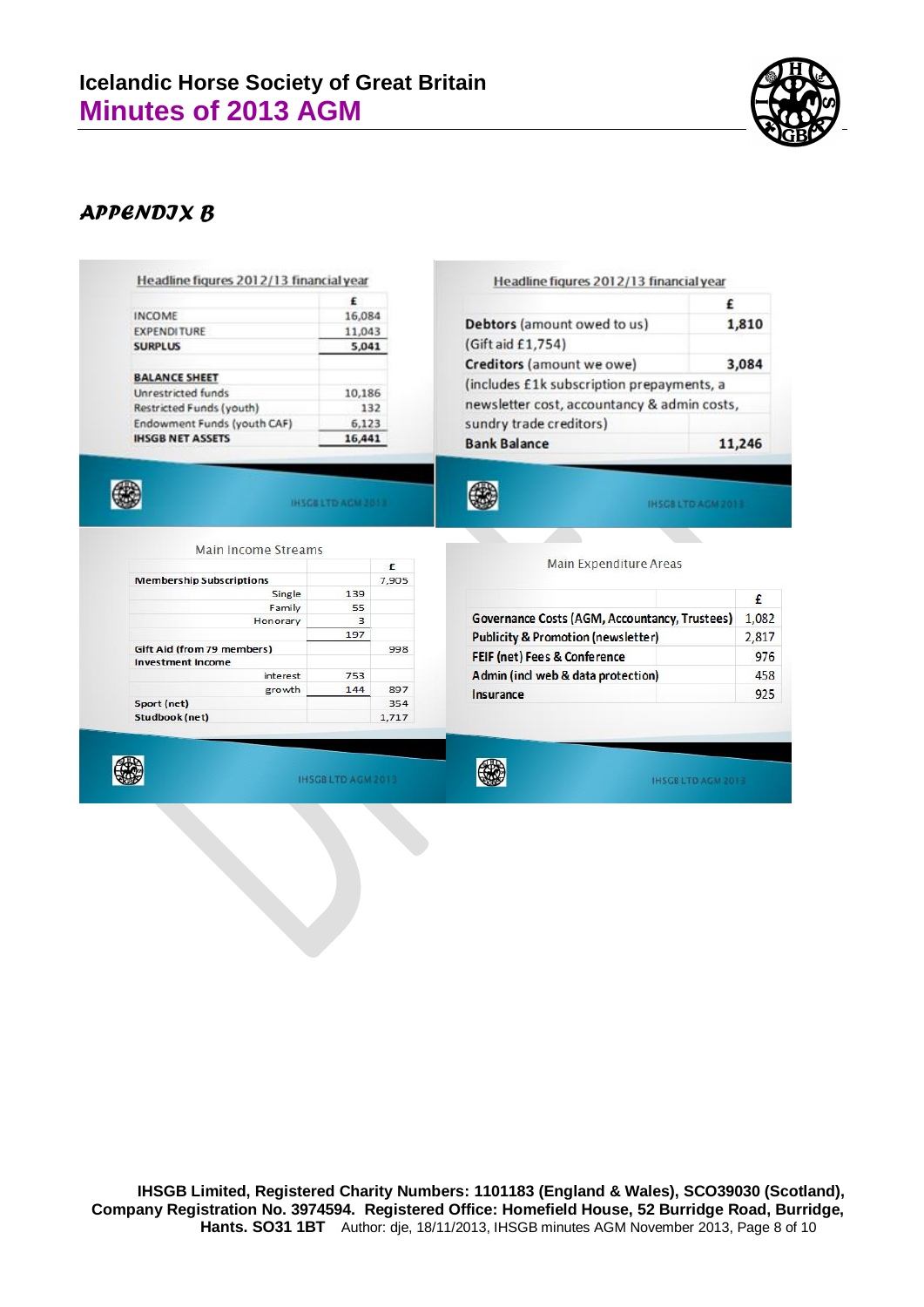

| 2014/15<br>2013/14<br>2015/16<br><b>WORKING PAPERS AS AT</b><br>15th November 2013<br><b>INCOME £</b><br><b>INCOME £</b><br><b>INCOME £</b><br><b>SPEND £</b><br><b>SPEND £</b><br><b>SPEND £</b><br>approved at F2F 09/11/13<br><b>OPENING</b><br><b>OPENING</b><br><b>OPENING</b><br><b>OPENING</b><br><b>OPENING</b><br><b>OPENING</b><br><b>APPENDJX C</b><br><b>FYE BUDGET</b><br><b>FYE BUDGET</b><br><b>FYE BUDGET</b><br><b>FYE BUDGET</b><br><b>FYE BUDGET</b><br><b>Breeding</b><br>Freija<br>show (alternate years)<br>500<br><b>Breeding</b><br>Freija<br>donations<br>500<br>500<br>Studbook<br>Freija<br>Studbook<br>2,500<br>700<br>2,500<br>700<br>2,600<br>750<br>Freija<br>2,500<br>700<br>700<br>2,500<br>2,600<br>reinvestment<br>Sport<br>Misc<br>354<br>Sport<br><b>British Championships</b><br>354<br>$\overline{\phantom{a}}$<br>÷<br>$\blacksquare$<br>350<br><b>IHSGB Development Fund</b><br>175<br>275<br>300<br>350<br>300<br>Growth/Interest<br>175<br>275<br>350<br>300<br>350<br>300<br>Youth<br>Youth Cup<br>2,000<br>2,000<br>2,000<br>2,000<br>Youth<br>200<br>200<br>Youth general spend<br>CAF interest ringfenced for<br>Youth<br>175<br>175<br>175<br>youth expenditure<br>2,375<br>375<br>2,000<br>2,000<br>2.375<br>7,858<br>7,479<br>7,666<br>Membership<br>subscriptions<br>FEIF fees<br>Membership<br>700<br>725<br>750<br>1,500<br>1,500<br>Membership<br><b>FEIF Conf</b><br>750<br>750<br>750<br>1,500<br>250<br>300<br>Membership<br>Regional Activities<br>ä,<br>50<br>50<br>50<br>Membership<br>Trec Ambassador<br>$\blacksquare$<br>50<br>50<br><b>ERG Ambassador</b><br>50<br>Membership<br>1,100<br>1,100<br>1,200<br>Membership<br>Insurance<br>٠<br>$\blacksquare$<br>$\blacksquare$<br>1,300<br>1,200<br>1,400<br>Governance<br>Trustee expenses/Governance<br>٠<br>÷<br>$\blacksquare$<br>250<br>250<br>AGM (venue only)<br>275<br>Governance<br>ä,<br>ä,<br>375<br>375<br>400<br>Governance<br>Accountancy/professional fees<br>Admin &<br>Stationery/Website incl<br>Management Team<br>1,000<br>1,000<br>1,000<br>Management<br>expenses & travel.<br>30<br>40<br>20<br>Management<br>Depreciation<br>6,515<br>6,995<br>8,229<br>8,416<br>6,680<br>8,608<br>CAF youth interest<br>175<br>175<br>175<br>Fundraising<br>1,000<br>gift aid }<br>1,000<br>1,000<br>Fundraising<br>100<br>100<br>100<br>donations }<br>Fundraising<br>200<br>200<br>200<br>CAF youth growth<br>Fundraising<br>100<br>Fundraising<br>Perf Awards/Misc<br>Fundraising<br>shop (incl calendars)<br>1,475<br>100<br>1,475<br>1,475<br>$\blacksquare$<br>$\blacksquare$<br>Newsletter ad<br>150<br>Communication<br>150<br>150<br>3,000<br>Communication<br>Newsletter costs<br>3,100<br>3,200<br>Communication<br>Set up costs new website<br>1,500<br>Communication<br>Publicity and promo<br>260<br>150<br>150<br>4,760<br>3,250<br>3,350<br>150<br>150<br>150<br><b>GRAND TOTAL</b><br>14,529<br>15,579<br>12,891<br>11,305<br>15,183<br>14,270<br>bottom line Surplus/ (Deficit)<br>(1,050)<br>1,586<br>913<br>Planning assumptions<br>existing memberships as at 1st August 2013<br>139<br>single<br>5,004<br>55<br>family<br>2,475<br>stet for 2013/14<br>7,479<br>then grow by<br>2.5% per annum<br>Subs % increase<br>no increase in sub fees<br>$\overline{4}$<br>Newsletter<br>editions<br>IHSGB development fund, say £200 growth 2013/14 plus 3% interest, on £5k fund part year effect @50%<br>IHSGB development fund, say £200 growth 2014/15 plus 3% interest, on £5k fund | IHSGB INCOME & EXPENDITURE REPORT |  |  |  |  | ROLLING 3 YEAR BUDGET PROPOSALS IHSGB LTD, AGM 16th November 2013 |  |                   |  |
|-------------------------------------------------------------------------------------------------------------------------------------------------------------------------------------------------------------------------------------------------------------------------------------------------------------------------------------------------------------------------------------------------------------------------------------------------------------------------------------------------------------------------------------------------------------------------------------------------------------------------------------------------------------------------------------------------------------------------------------------------------------------------------------------------------------------------------------------------------------------------------------------------------------------------------------------------------------------------------------------------------------------------------------------------------------------------------------------------------------------------------------------------------------------------------------------------------------------------------------------------------------------------------------------------------------------------------------------------------------------------------------------------------------------------------------------------------------------------------------------------------------------------------------------------------------------------------------------------------------------------------------------------------------------------------------------------------------------------------------------------------------------------------------------------------------------------------------------------------------------------------------------------------------------------------------------------------------------------------------------------------------------------------------------------------------------------------------------------------------------------------------------------------------------------------------------------------------------------------------------------------------------------------------------------------------------------------------------------------------------------------------------------------------------------------------------------------------------------------------------------------------------------------------------------------------------------------------------------------------------------------------------------------------------------------------------------------------------------------------------------------------------------------------------------------------------------------------------------------------------------------------------------------------------------------------------------------------------------------------------------------------------------------------------------------------------------------------------------------------------------------------------------------------------------------------------------------------------------------------------------------------------------------------------------------------------------------------------------------------------------------------------------------------------------------------------------------------------------------------------------------------------------------|-----------------------------------|--|--|--|--|-------------------------------------------------------------------|--|-------------------|--|
|                                                                                                                                                                                                                                                                                                                                                                                                                                                                                                                                                                                                                                                                                                                                                                                                                                                                                                                                                                                                                                                                                                                                                                                                                                                                                                                                                                                                                                                                                                                                                                                                                                                                                                                                                                                                                                                                                                                                                                                                                                                                                                                                                                                                                                                                                                                                                                                                                                                                                                                                                                                                                                                                                                                                                                                                                                                                                                                                                                                                                                                                                                                                                                                                                                                                                                                                                                                                                                                                                                                               |                                   |  |  |  |  |                                                                   |  |                   |  |
|                                                                                                                                                                                                                                                                                                                                                                                                                                                                                                                                                                                                                                                                                                                                                                                                                                                                                                                                                                                                                                                                                                                                                                                                                                                                                                                                                                                                                                                                                                                                                                                                                                                                                                                                                                                                                                                                                                                                                                                                                                                                                                                                                                                                                                                                                                                                                                                                                                                                                                                                                                                                                                                                                                                                                                                                                                                                                                                                                                                                                                                                                                                                                                                                                                                                                                                                                                                                                                                                                                                               |                                   |  |  |  |  |                                                                   |  |                   |  |
|                                                                                                                                                                                                                                                                                                                                                                                                                                                                                                                                                                                                                                                                                                                                                                                                                                                                                                                                                                                                                                                                                                                                                                                                                                                                                                                                                                                                                                                                                                                                                                                                                                                                                                                                                                                                                                                                                                                                                                                                                                                                                                                                                                                                                                                                                                                                                                                                                                                                                                                                                                                                                                                                                                                                                                                                                                                                                                                                                                                                                                                                                                                                                                                                                                                                                                                                                                                                                                                                                                                               |                                   |  |  |  |  |                                                                   |  |                   |  |
|                                                                                                                                                                                                                                                                                                                                                                                                                                                                                                                                                                                                                                                                                                                                                                                                                                                                                                                                                                                                                                                                                                                                                                                                                                                                                                                                                                                                                                                                                                                                                                                                                                                                                                                                                                                                                                                                                                                                                                                                                                                                                                                                                                                                                                                                                                                                                                                                                                                                                                                                                                                                                                                                                                                                                                                                                                                                                                                                                                                                                                                                                                                                                                                                                                                                                                                                                                                                                                                                                                                               |                                   |  |  |  |  |                                                                   |  |                   |  |
|                                                                                                                                                                                                                                                                                                                                                                                                                                                                                                                                                                                                                                                                                                                                                                                                                                                                                                                                                                                                                                                                                                                                                                                                                                                                                                                                                                                                                                                                                                                                                                                                                                                                                                                                                                                                                                                                                                                                                                                                                                                                                                                                                                                                                                                                                                                                                                                                                                                                                                                                                                                                                                                                                                                                                                                                                                                                                                                                                                                                                                                                                                                                                                                                                                                                                                                                                                                                                                                                                                                               |                                   |  |  |  |  |                                                                   |  |                   |  |
|                                                                                                                                                                                                                                                                                                                                                                                                                                                                                                                                                                                                                                                                                                                                                                                                                                                                                                                                                                                                                                                                                                                                                                                                                                                                                                                                                                                                                                                                                                                                                                                                                                                                                                                                                                                                                                                                                                                                                                                                                                                                                                                                                                                                                                                                                                                                                                                                                                                                                                                                                                                                                                                                                                                                                                                                                                                                                                                                                                                                                                                                                                                                                                                                                                                                                                                                                                                                                                                                                                                               |                                   |  |  |  |  |                                                                   |  | <b>FYE BUDGET</b> |  |
|                                                                                                                                                                                                                                                                                                                                                                                                                                                                                                                                                                                                                                                                                                                                                                                                                                                                                                                                                                                                                                                                                                                                                                                                                                                                                                                                                                                                                                                                                                                                                                                                                                                                                                                                                                                                                                                                                                                                                                                                                                                                                                                                                                                                                                                                                                                                                                                                                                                                                                                                                                                                                                                                                                                                                                                                                                                                                                                                                                                                                                                                                                                                                                                                                                                                                                                                                                                                                                                                                                                               |                                   |  |  |  |  |                                                                   |  | 500               |  |
|                                                                                                                                                                                                                                                                                                                                                                                                                                                                                                                                                                                                                                                                                                                                                                                                                                                                                                                                                                                                                                                                                                                                                                                                                                                                                                                                                                                                                                                                                                                                                                                                                                                                                                                                                                                                                                                                                                                                                                                                                                                                                                                                                                                                                                                                                                                                                                                                                                                                                                                                                                                                                                                                                                                                                                                                                                                                                                                                                                                                                                                                                                                                                                                                                                                                                                                                                                                                                                                                                                                               |                                   |  |  |  |  |                                                                   |  |                   |  |
|                                                                                                                                                                                                                                                                                                                                                                                                                                                                                                                                                                                                                                                                                                                                                                                                                                                                                                                                                                                                                                                                                                                                                                                                                                                                                                                                                                                                                                                                                                                                                                                                                                                                                                                                                                                                                                                                                                                                                                                                                                                                                                                                                                                                                                                                                                                                                                                                                                                                                                                                                                                                                                                                                                                                                                                                                                                                                                                                                                                                                                                                                                                                                                                                                                                                                                                                                                                                                                                                                                                               |                                   |  |  |  |  |                                                                   |  |                   |  |
|                                                                                                                                                                                                                                                                                                                                                                                                                                                                                                                                                                                                                                                                                                                                                                                                                                                                                                                                                                                                                                                                                                                                                                                                                                                                                                                                                                                                                                                                                                                                                                                                                                                                                                                                                                                                                                                                                                                                                                                                                                                                                                                                                                                                                                                                                                                                                                                                                                                                                                                                                                                                                                                                                                                                                                                                                                                                                                                                                                                                                                                                                                                                                                                                                                                                                                                                                                                                                                                                                                                               |                                   |  |  |  |  |                                                                   |  |                   |  |
|                                                                                                                                                                                                                                                                                                                                                                                                                                                                                                                                                                                                                                                                                                                                                                                                                                                                                                                                                                                                                                                                                                                                                                                                                                                                                                                                                                                                                                                                                                                                                                                                                                                                                                                                                                                                                                                                                                                                                                                                                                                                                                                                                                                                                                                                                                                                                                                                                                                                                                                                                                                                                                                                                                                                                                                                                                                                                                                                                                                                                                                                                                                                                                                                                                                                                                                                                                                                                                                                                                                               |                                   |  |  |  |  |                                                                   |  |                   |  |
|                                                                                                                                                                                                                                                                                                                                                                                                                                                                                                                                                                                                                                                                                                                                                                                                                                                                                                                                                                                                                                                                                                                                                                                                                                                                                                                                                                                                                                                                                                                                                                                                                                                                                                                                                                                                                                                                                                                                                                                                                                                                                                                                                                                                                                                                                                                                                                                                                                                                                                                                                                                                                                                                                                                                                                                                                                                                                                                                                                                                                                                                                                                                                                                                                                                                                                                                                                                                                                                                                                                               |                                   |  |  |  |  |                                                                   |  | 750               |  |
|                                                                                                                                                                                                                                                                                                                                                                                                                                                                                                                                                                                                                                                                                                                                                                                                                                                                                                                                                                                                                                                                                                                                                                                                                                                                                                                                                                                                                                                                                                                                                                                                                                                                                                                                                                                                                                                                                                                                                                                                                                                                                                                                                                                                                                                                                                                                                                                                                                                                                                                                                                                                                                                                                                                                                                                                                                                                                                                                                                                                                                                                                                                                                                                                                                                                                                                                                                                                                                                                                                                               |                                   |  |  |  |  |                                                                   |  |                   |  |
|                                                                                                                                                                                                                                                                                                                                                                                                                                                                                                                                                                                                                                                                                                                                                                                                                                                                                                                                                                                                                                                                                                                                                                                                                                                                                                                                                                                                                                                                                                                                                                                                                                                                                                                                                                                                                                                                                                                                                                                                                                                                                                                                                                                                                                                                                                                                                                                                                                                                                                                                                                                                                                                                                                                                                                                                                                                                                                                                                                                                                                                                                                                                                                                                                                                                                                                                                                                                                                                                                                                               |                                   |  |  |  |  |                                                                   |  |                   |  |
|                                                                                                                                                                                                                                                                                                                                                                                                                                                                                                                                                                                                                                                                                                                                                                                                                                                                                                                                                                                                                                                                                                                                                                                                                                                                                                                                                                                                                                                                                                                                                                                                                                                                                                                                                                                                                                                                                                                                                                                                                                                                                                                                                                                                                                                                                                                                                                                                                                                                                                                                                                                                                                                                                                                                                                                                                                                                                                                                                                                                                                                                                                                                                                                                                                                                                                                                                                                                                                                                                                                               |                                   |  |  |  |  |                                                                   |  |                   |  |
|                                                                                                                                                                                                                                                                                                                                                                                                                                                                                                                                                                                                                                                                                                                                                                                                                                                                                                                                                                                                                                                                                                                                                                                                                                                                                                                                                                                                                                                                                                                                                                                                                                                                                                                                                                                                                                                                                                                                                                                                                                                                                                                                                                                                                                                                                                                                                                                                                                                                                                                                                                                                                                                                                                                                                                                                                                                                                                                                                                                                                                                                                                                                                                                                                                                                                                                                                                                                                                                                                                                               |                                   |  |  |  |  |                                                                   |  |                   |  |
|                                                                                                                                                                                                                                                                                                                                                                                                                                                                                                                                                                                                                                                                                                                                                                                                                                                                                                                                                                                                                                                                                                                                                                                                                                                                                                                                                                                                                                                                                                                                                                                                                                                                                                                                                                                                                                                                                                                                                                                                                                                                                                                                                                                                                                                                                                                                                                                                                                                                                                                                                                                                                                                                                                                                                                                                                                                                                                                                                                                                                                                                                                                                                                                                                                                                                                                                                                                                                                                                                                                               |                                   |  |  |  |  |                                                                   |  |                   |  |
|                                                                                                                                                                                                                                                                                                                                                                                                                                                                                                                                                                                                                                                                                                                                                                                                                                                                                                                                                                                                                                                                                                                                                                                                                                                                                                                                                                                                                                                                                                                                                                                                                                                                                                                                                                                                                                                                                                                                                                                                                                                                                                                                                                                                                                                                                                                                                                                                                                                                                                                                                                                                                                                                                                                                                                                                                                                                                                                                                                                                                                                                                                                                                                                                                                                                                                                                                                                                                                                                                                                               |                                   |  |  |  |  |                                                                   |  |                   |  |
|                                                                                                                                                                                                                                                                                                                                                                                                                                                                                                                                                                                                                                                                                                                                                                                                                                                                                                                                                                                                                                                                                                                                                                                                                                                                                                                                                                                                                                                                                                                                                                                                                                                                                                                                                                                                                                                                                                                                                                                                                                                                                                                                                                                                                                                                                                                                                                                                                                                                                                                                                                                                                                                                                                                                                                                                                                                                                                                                                                                                                                                                                                                                                                                                                                                                                                                                                                                                                                                                                                                               |                                   |  |  |  |  |                                                                   |  | 200               |  |
|                                                                                                                                                                                                                                                                                                                                                                                                                                                                                                                                                                                                                                                                                                                                                                                                                                                                                                                                                                                                                                                                                                                                                                                                                                                                                                                                                                                                                                                                                                                                                                                                                                                                                                                                                                                                                                                                                                                                                                                                                                                                                                                                                                                                                                                                                                                                                                                                                                                                                                                                                                                                                                                                                                                                                                                                                                                                                                                                                                                                                                                                                                                                                                                                                                                                                                                                                                                                                                                                                                                               |                                   |  |  |  |  |                                                                   |  |                   |  |
|                                                                                                                                                                                                                                                                                                                                                                                                                                                                                                                                                                                                                                                                                                                                                                                                                                                                                                                                                                                                                                                                                                                                                                                                                                                                                                                                                                                                                                                                                                                                                                                                                                                                                                                                                                                                                                                                                                                                                                                                                                                                                                                                                                                                                                                                                                                                                                                                                                                                                                                                                                                                                                                                                                                                                                                                                                                                                                                                                                                                                                                                                                                                                                                                                                                                                                                                                                                                                                                                                                                               |                                   |  |  |  |  |                                                                   |  |                   |  |
|                                                                                                                                                                                                                                                                                                                                                                                                                                                                                                                                                                                                                                                                                                                                                                                                                                                                                                                                                                                                                                                                                                                                                                                                                                                                                                                                                                                                                                                                                                                                                                                                                                                                                                                                                                                                                                                                                                                                                                                                                                                                                                                                                                                                                                                                                                                                                                                                                                                                                                                                                                                                                                                                                                                                                                                                                                                                                                                                                                                                                                                                                                                                                                                                                                                                                                                                                                                                                                                                                                                               |                                   |  |  |  |  |                                                                   |  |                   |  |
|                                                                                                                                                                                                                                                                                                                                                                                                                                                                                                                                                                                                                                                                                                                                                                                                                                                                                                                                                                                                                                                                                                                                                                                                                                                                                                                                                                                                                                                                                                                                                                                                                                                                                                                                                                                                                                                                                                                                                                                                                                                                                                                                                                                                                                                                                                                                                                                                                                                                                                                                                                                                                                                                                                                                                                                                                                                                                                                                                                                                                                                                                                                                                                                                                                                                                                                                                                                                                                                                                                                               |                                   |  |  |  |  |                                                                   |  |                   |  |
|                                                                                                                                                                                                                                                                                                                                                                                                                                                                                                                                                                                                                                                                                                                                                                                                                                                                                                                                                                                                                                                                                                                                                                                                                                                                                                                                                                                                                                                                                                                                                                                                                                                                                                                                                                                                                                                                                                                                                                                                                                                                                                                                                                                                                                                                                                                                                                                                                                                                                                                                                                                                                                                                                                                                                                                                                                                                                                                                                                                                                                                                                                                                                                                                                                                                                                                                                                                                                                                                                                                               |                                   |  |  |  |  |                                                                   |  |                   |  |
|                                                                                                                                                                                                                                                                                                                                                                                                                                                                                                                                                                                                                                                                                                                                                                                                                                                                                                                                                                                                                                                                                                                                                                                                                                                                                                                                                                                                                                                                                                                                                                                                                                                                                                                                                                                                                                                                                                                                                                                                                                                                                                                                                                                                                                                                                                                                                                                                                                                                                                                                                                                                                                                                                                                                                                                                                                                                                                                                                                                                                                                                                                                                                                                                                                                                                                                                                                                                                                                                                                                               |                                   |  |  |  |  |                                                                   |  | 350               |  |
|                                                                                                                                                                                                                                                                                                                                                                                                                                                                                                                                                                                                                                                                                                                                                                                                                                                                                                                                                                                                                                                                                                                                                                                                                                                                                                                                                                                                                                                                                                                                                                                                                                                                                                                                                                                                                                                                                                                                                                                                                                                                                                                                                                                                                                                                                                                                                                                                                                                                                                                                                                                                                                                                                                                                                                                                                                                                                                                                                                                                                                                                                                                                                                                                                                                                                                                                                                                                                                                                                                                               |                                   |  |  |  |  |                                                                   |  |                   |  |
|                                                                                                                                                                                                                                                                                                                                                                                                                                                                                                                                                                                                                                                                                                                                                                                                                                                                                                                                                                                                                                                                                                                                                                                                                                                                                                                                                                                                                                                                                                                                                                                                                                                                                                                                                                                                                                                                                                                                                                                                                                                                                                                                                                                                                                                                                                                                                                                                                                                                                                                                                                                                                                                                                                                                                                                                                                                                                                                                                                                                                                                                                                                                                                                                                                                                                                                                                                                                                                                                                                                               |                                   |  |  |  |  |                                                                   |  |                   |  |
|                                                                                                                                                                                                                                                                                                                                                                                                                                                                                                                                                                                                                                                                                                                                                                                                                                                                                                                                                                                                                                                                                                                                                                                                                                                                                                                                                                                                                                                                                                                                                                                                                                                                                                                                                                                                                                                                                                                                                                                                                                                                                                                                                                                                                                                                                                                                                                                                                                                                                                                                                                                                                                                                                                                                                                                                                                                                                                                                                                                                                                                                                                                                                                                                                                                                                                                                                                                                                                                                                                                               |                                   |  |  |  |  |                                                                   |  |                   |  |
|                                                                                                                                                                                                                                                                                                                                                                                                                                                                                                                                                                                                                                                                                                                                                                                                                                                                                                                                                                                                                                                                                                                                                                                                                                                                                                                                                                                                                                                                                                                                                                                                                                                                                                                                                                                                                                                                                                                                                                                                                                                                                                                                                                                                                                                                                                                                                                                                                                                                                                                                                                                                                                                                                                                                                                                                                                                                                                                                                                                                                                                                                                                                                                                                                                                                                                                                                                                                                                                                                                                               |                                   |  |  |  |  |                                                                   |  |                   |  |
|                                                                                                                                                                                                                                                                                                                                                                                                                                                                                                                                                                                                                                                                                                                                                                                                                                                                                                                                                                                                                                                                                                                                                                                                                                                                                                                                                                                                                                                                                                                                                                                                                                                                                                                                                                                                                                                                                                                                                                                                                                                                                                                                                                                                                                                                                                                                                                                                                                                                                                                                                                                                                                                                                                                                                                                                                                                                                                                                                                                                                                                                                                                                                                                                                                                                                                                                                                                                                                                                                                                               |                                   |  |  |  |  |                                                                   |  |                   |  |
|                                                                                                                                                                                                                                                                                                                                                                                                                                                                                                                                                                                                                                                                                                                                                                                                                                                                                                                                                                                                                                                                                                                                                                                                                                                                                                                                                                                                                                                                                                                                                                                                                                                                                                                                                                                                                                                                                                                                                                                                                                                                                                                                                                                                                                                                                                                                                                                                                                                                                                                                                                                                                                                                                                                                                                                                                                                                                                                                                                                                                                                                                                                                                                                                                                                                                                                                                                                                                                                                                                                               |                                   |  |  |  |  |                                                                   |  |                   |  |
|                                                                                                                                                                                                                                                                                                                                                                                                                                                                                                                                                                                                                                                                                                                                                                                                                                                                                                                                                                                                                                                                                                                                                                                                                                                                                                                                                                                                                                                                                                                                                                                                                                                                                                                                                                                                                                                                                                                                                                                                                                                                                                                                                                                                                                                                                                                                                                                                                                                                                                                                                                                                                                                                                                                                                                                                                                                                                                                                                                                                                                                                                                                                                                                                                                                                                                                                                                                                                                                                                                                               |                                   |  |  |  |  |                                                                   |  |                   |  |
|                                                                                                                                                                                                                                                                                                                                                                                                                                                                                                                                                                                                                                                                                                                                                                                                                                                                                                                                                                                                                                                                                                                                                                                                                                                                                                                                                                                                                                                                                                                                                                                                                                                                                                                                                                                                                                                                                                                                                                                                                                                                                                                                                                                                                                                                                                                                                                                                                                                                                                                                                                                                                                                                                                                                                                                                                                                                                                                                                                                                                                                                                                                                                                                                                                                                                                                                                                                                                                                                                                                               |                                   |  |  |  |  |                                                                   |  |                   |  |
|                                                                                                                                                                                                                                                                                                                                                                                                                                                                                                                                                                                                                                                                                                                                                                                                                                                                                                                                                                                                                                                                                                                                                                                                                                                                                                                                                                                                                                                                                                                                                                                                                                                                                                                                                                                                                                                                                                                                                                                                                                                                                                                                                                                                                                                                                                                                                                                                                                                                                                                                                                                                                                                                                                                                                                                                                                                                                                                                                                                                                                                                                                                                                                                                                                                                                                                                                                                                                                                                                                                               |                                   |  |  |  |  |                                                                   |  |                   |  |
|                                                                                                                                                                                                                                                                                                                                                                                                                                                                                                                                                                                                                                                                                                                                                                                                                                                                                                                                                                                                                                                                                                                                                                                                                                                                                                                                                                                                                                                                                                                                                                                                                                                                                                                                                                                                                                                                                                                                                                                                                                                                                                                                                                                                                                                                                                                                                                                                                                                                                                                                                                                                                                                                                                                                                                                                                                                                                                                                                                                                                                                                                                                                                                                                                                                                                                                                                                                                                                                                                                                               |                                   |  |  |  |  |                                                                   |  |                   |  |
|                                                                                                                                                                                                                                                                                                                                                                                                                                                                                                                                                                                                                                                                                                                                                                                                                                                                                                                                                                                                                                                                                                                                                                                                                                                                                                                                                                                                                                                                                                                                                                                                                                                                                                                                                                                                                                                                                                                                                                                                                                                                                                                                                                                                                                                                                                                                                                                                                                                                                                                                                                                                                                                                                                                                                                                                                                                                                                                                                                                                                                                                                                                                                                                                                                                                                                                                                                                                                                                                                                                               |                                   |  |  |  |  |                                                                   |  |                   |  |
|                                                                                                                                                                                                                                                                                                                                                                                                                                                                                                                                                                                                                                                                                                                                                                                                                                                                                                                                                                                                                                                                                                                                                                                                                                                                                                                                                                                                                                                                                                                                                                                                                                                                                                                                                                                                                                                                                                                                                                                                                                                                                                                                                                                                                                                                                                                                                                                                                                                                                                                                                                                                                                                                                                                                                                                                                                                                                                                                                                                                                                                                                                                                                                                                                                                                                                                                                                                                                                                                                                                               |                                   |  |  |  |  |                                                                   |  |                   |  |
|                                                                                                                                                                                                                                                                                                                                                                                                                                                                                                                                                                                                                                                                                                                                                                                                                                                                                                                                                                                                                                                                                                                                                                                                                                                                                                                                                                                                                                                                                                                                                                                                                                                                                                                                                                                                                                                                                                                                                                                                                                                                                                                                                                                                                                                                                                                                                                                                                                                                                                                                                                                                                                                                                                                                                                                                                                                                                                                                                                                                                                                                                                                                                                                                                                                                                                                                                                                                                                                                                                                               |                                   |  |  |  |  |                                                                   |  |                   |  |
|                                                                                                                                                                                                                                                                                                                                                                                                                                                                                                                                                                                                                                                                                                                                                                                                                                                                                                                                                                                                                                                                                                                                                                                                                                                                                                                                                                                                                                                                                                                                                                                                                                                                                                                                                                                                                                                                                                                                                                                                                                                                                                                                                                                                                                                                                                                                                                                                                                                                                                                                                                                                                                                                                                                                                                                                                                                                                                                                                                                                                                                                                                                                                                                                                                                                                                                                                                                                                                                                                                                               |                                   |  |  |  |  |                                                                   |  |                   |  |
|                                                                                                                                                                                                                                                                                                                                                                                                                                                                                                                                                                                                                                                                                                                                                                                                                                                                                                                                                                                                                                                                                                                                                                                                                                                                                                                                                                                                                                                                                                                                                                                                                                                                                                                                                                                                                                                                                                                                                                                                                                                                                                                                                                                                                                                                                                                                                                                                                                                                                                                                                                                                                                                                                                                                                                                                                                                                                                                                                                                                                                                                                                                                                                                                                                                                                                                                                                                                                                                                                                                               |                                   |  |  |  |  |                                                                   |  |                   |  |
|                                                                                                                                                                                                                                                                                                                                                                                                                                                                                                                                                                                                                                                                                                                                                                                                                                                                                                                                                                                                                                                                                                                                                                                                                                                                                                                                                                                                                                                                                                                                                                                                                                                                                                                                                                                                                                                                                                                                                                                                                                                                                                                                                                                                                                                                                                                                                                                                                                                                                                                                                                                                                                                                                                                                                                                                                                                                                                                                                                                                                                                                                                                                                                                                                                                                                                                                                                                                                                                                                                                               |                                   |  |  |  |  |                                                                   |  |                   |  |
|                                                                                                                                                                                                                                                                                                                                                                                                                                                                                                                                                                                                                                                                                                                                                                                                                                                                                                                                                                                                                                                                                                                                                                                                                                                                                                                                                                                                                                                                                                                                                                                                                                                                                                                                                                                                                                                                                                                                                                                                                                                                                                                                                                                                                                                                                                                                                                                                                                                                                                                                                                                                                                                                                                                                                                                                                                                                                                                                                                                                                                                                                                                                                                                                                                                                                                                                                                                                                                                                                                                               |                                   |  |  |  |  |                                                                   |  |                   |  |
|                                                                                                                                                                                                                                                                                                                                                                                                                                                                                                                                                                                                                                                                                                                                                                                                                                                                                                                                                                                                                                                                                                                                                                                                                                                                                                                                                                                                                                                                                                                                                                                                                                                                                                                                                                                                                                                                                                                                                                                                                                                                                                                                                                                                                                                                                                                                                                                                                                                                                                                                                                                                                                                                                                                                                                                                                                                                                                                                                                                                                                                                                                                                                                                                                                                                                                                                                                                                                                                                                                                               |                                   |  |  |  |  |                                                                   |  |                   |  |
|                                                                                                                                                                                                                                                                                                                                                                                                                                                                                                                                                                                                                                                                                                                                                                                                                                                                                                                                                                                                                                                                                                                                                                                                                                                                                                                                                                                                                                                                                                                                                                                                                                                                                                                                                                                                                                                                                                                                                                                                                                                                                                                                                                                                                                                                                                                                                                                                                                                                                                                                                                                                                                                                                                                                                                                                                                                                                                                                                                                                                                                                                                                                                                                                                                                                                                                                                                                                                                                                                                                               |                                   |  |  |  |  |                                                                   |  |                   |  |
|                                                                                                                                                                                                                                                                                                                                                                                                                                                                                                                                                                                                                                                                                                                                                                                                                                                                                                                                                                                                                                                                                                                                                                                                                                                                                                                                                                                                                                                                                                                                                                                                                                                                                                                                                                                                                                                                                                                                                                                                                                                                                                                                                                                                                                                                                                                                                                                                                                                                                                                                                                                                                                                                                                                                                                                                                                                                                                                                                                                                                                                                                                                                                                                                                                                                                                                                                                                                                                                                                                                               |                                   |  |  |  |  |                                                                   |  |                   |  |
|                                                                                                                                                                                                                                                                                                                                                                                                                                                                                                                                                                                                                                                                                                                                                                                                                                                                                                                                                                                                                                                                                                                                                                                                                                                                                                                                                                                                                                                                                                                                                                                                                                                                                                                                                                                                                                                                                                                                                                                                                                                                                                                                                                                                                                                                                                                                                                                                                                                                                                                                                                                                                                                                                                                                                                                                                                                                                                                                                                                                                                                                                                                                                                                                                                                                                                                                                                                                                                                                                                                               |                                   |  |  |  |  |                                                                   |  |                   |  |
|                                                                                                                                                                                                                                                                                                                                                                                                                                                                                                                                                                                                                                                                                                                                                                                                                                                                                                                                                                                                                                                                                                                                                                                                                                                                                                                                                                                                                                                                                                                                                                                                                                                                                                                                                                                                                                                                                                                                                                                                                                                                                                                                                                                                                                                                                                                                                                                                                                                                                                                                                                                                                                                                                                                                                                                                                                                                                                                                                                                                                                                                                                                                                                                                                                                                                                                                                                                                                                                                                                                               |                                   |  |  |  |  |                                                                   |  |                   |  |
|                                                                                                                                                                                                                                                                                                                                                                                                                                                                                                                                                                                                                                                                                                                                                                                                                                                                                                                                                                                                                                                                                                                                                                                                                                                                                                                                                                                                                                                                                                                                                                                                                                                                                                                                                                                                                                                                                                                                                                                                                                                                                                                                                                                                                                                                                                                                                                                                                                                                                                                                                                                                                                                                                                                                                                                                                                                                                                                                                                                                                                                                                                                                                                                                                                                                                                                                                                                                                                                                                                                               |                                   |  |  |  |  |                                                                   |  |                   |  |
|                                                                                                                                                                                                                                                                                                                                                                                                                                                                                                                                                                                                                                                                                                                                                                                                                                                                                                                                                                                                                                                                                                                                                                                                                                                                                                                                                                                                                                                                                                                                                                                                                                                                                                                                                                                                                                                                                                                                                                                                                                                                                                                                                                                                                                                                                                                                                                                                                                                                                                                                                                                                                                                                                                                                                                                                                                                                                                                                                                                                                                                                                                                                                                                                                                                                                                                                                                                                                                                                                                                               |                                   |  |  |  |  |                                                                   |  |                   |  |
|                                                                                                                                                                                                                                                                                                                                                                                                                                                                                                                                                                                                                                                                                                                                                                                                                                                                                                                                                                                                                                                                                                                                                                                                                                                                                                                                                                                                                                                                                                                                                                                                                                                                                                                                                                                                                                                                                                                                                                                                                                                                                                                                                                                                                                                                                                                                                                                                                                                                                                                                                                                                                                                                                                                                                                                                                                                                                                                                                                                                                                                                                                                                                                                                                                                                                                                                                                                                                                                                                                                               |                                   |  |  |  |  |                                                                   |  |                   |  |
|                                                                                                                                                                                                                                                                                                                                                                                                                                                                                                                                                                                                                                                                                                                                                                                                                                                                                                                                                                                                                                                                                                                                                                                                                                                                                                                                                                                                                                                                                                                                                                                                                                                                                                                                                                                                                                                                                                                                                                                                                                                                                                                                                                                                                                                                                                                                                                                                                                                                                                                                                                                                                                                                                                                                                                                                                                                                                                                                                                                                                                                                                                                                                                                                                                                                                                                                                                                                                                                                                                                               |                                   |  |  |  |  |                                                                   |  |                   |  |
|                                                                                                                                                                                                                                                                                                                                                                                                                                                                                                                                                                                                                                                                                                                                                                                                                                                                                                                                                                                                                                                                                                                                                                                                                                                                                                                                                                                                                                                                                                                                                                                                                                                                                                                                                                                                                                                                                                                                                                                                                                                                                                                                                                                                                                                                                                                                                                                                                                                                                                                                                                                                                                                                                                                                                                                                                                                                                                                                                                                                                                                                                                                                                                                                                                                                                                                                                                                                                                                                                                                               |                                   |  |  |  |  |                                                                   |  |                   |  |
|                                                                                                                                                                                                                                                                                                                                                                                                                                                                                                                                                                                                                                                                                                                                                                                                                                                                                                                                                                                                                                                                                                                                                                                                                                                                                                                                                                                                                                                                                                                                                                                                                                                                                                                                                                                                                                                                                                                                                                                                                                                                                                                                                                                                                                                                                                                                                                                                                                                                                                                                                                                                                                                                                                                                                                                                                                                                                                                                                                                                                                                                                                                                                                                                                                                                                                                                                                                                                                                                                                                               |                                   |  |  |  |  |                                                                   |  |                   |  |
|                                                                                                                                                                                                                                                                                                                                                                                                                                                                                                                                                                                                                                                                                                                                                                                                                                                                                                                                                                                                                                                                                                                                                                                                                                                                                                                                                                                                                                                                                                                                                                                                                                                                                                                                                                                                                                                                                                                                                                                                                                                                                                                                                                                                                                                                                                                                                                                                                                                                                                                                                                                                                                                                                                                                                                                                                                                                                                                                                                                                                                                                                                                                                                                                                                                                                                                                                                                                                                                                                                                               |                                   |  |  |  |  |                                                                   |  |                   |  |
|                                                                                                                                                                                                                                                                                                                                                                                                                                                                                                                                                                                                                                                                                                                                                                                                                                                                                                                                                                                                                                                                                                                                                                                                                                                                                                                                                                                                                                                                                                                                                                                                                                                                                                                                                                                                                                                                                                                                                                                                                                                                                                                                                                                                                                                                                                                                                                                                                                                                                                                                                                                                                                                                                                                                                                                                                                                                                                                                                                                                                                                                                                                                                                                                                                                                                                                                                                                                                                                                                                                               |                                   |  |  |  |  |                                                                   |  |                   |  |
|                                                                                                                                                                                                                                                                                                                                                                                                                                                                                                                                                                                                                                                                                                                                                                                                                                                                                                                                                                                                                                                                                                                                                                                                                                                                                                                                                                                                                                                                                                                                                                                                                                                                                                                                                                                                                                                                                                                                                                                                                                                                                                                                                                                                                                                                                                                                                                                                                                                                                                                                                                                                                                                                                                                                                                                                                                                                                                                                                                                                                                                                                                                                                                                                                                                                                                                                                                                                                                                                                                                               |                                   |  |  |  |  |                                                                   |  |                   |  |
|                                                                                                                                                                                                                                                                                                                                                                                                                                                                                                                                                                                                                                                                                                                                                                                                                                                                                                                                                                                                                                                                                                                                                                                                                                                                                                                                                                                                                                                                                                                                                                                                                                                                                                                                                                                                                                                                                                                                                                                                                                                                                                                                                                                                                                                                                                                                                                                                                                                                                                                                                                                                                                                                                                                                                                                                                                                                                                                                                                                                                                                                                                                                                                                                                                                                                                                                                                                                                                                                                                                               |                                   |  |  |  |  |                                                                   |  |                   |  |
|                                                                                                                                                                                                                                                                                                                                                                                                                                                                                                                                                                                                                                                                                                                                                                                                                                                                                                                                                                                                                                                                                                                                                                                                                                                                                                                                                                                                                                                                                                                                                                                                                                                                                                                                                                                                                                                                                                                                                                                                                                                                                                                                                                                                                                                                                                                                                                                                                                                                                                                                                                                                                                                                                                                                                                                                                                                                                                                                                                                                                                                                                                                                                                                                                                                                                                                                                                                                                                                                                                                               |                                   |  |  |  |  |                                                                   |  |                   |  |
|                                                                                                                                                                                                                                                                                                                                                                                                                                                                                                                                                                                                                                                                                                                                                                                                                                                                                                                                                                                                                                                                                                                                                                                                                                                                                                                                                                                                                                                                                                                                                                                                                                                                                                                                                                                                                                                                                                                                                                                                                                                                                                                                                                                                                                                                                                                                                                                                                                                                                                                                                                                                                                                                                                                                                                                                                                                                                                                                                                                                                                                                                                                                                                                                                                                                                                                                                                                                                                                                                                                               |                                   |  |  |  |  |                                                                   |  |                   |  |
|                                                                                                                                                                                                                                                                                                                                                                                                                                                                                                                                                                                                                                                                                                                                                                                                                                                                                                                                                                                                                                                                                                                                                                                                                                                                                                                                                                                                                                                                                                                                                                                                                                                                                                                                                                                                                                                                                                                                                                                                                                                                                                                                                                                                                                                                                                                                                                                                                                                                                                                                                                                                                                                                                                                                                                                                                                                                                                                                                                                                                                                                                                                                                                                                                                                                                                                                                                                                                                                                                                                               |                                   |  |  |  |  |                                                                   |  |                   |  |

**IHSGB Limited, Registered Charity Numbers: 1101183 (England & Wales), SCO39030 (Scotland), Company Registration No. 3974594. Registered Office: Homefield House, 52 Burridge Road, Burridge, Hants. SO31 1BT** Author: dje, 18/11/2013, IHSGB minutes AGM November 2013, Page 9 of 10